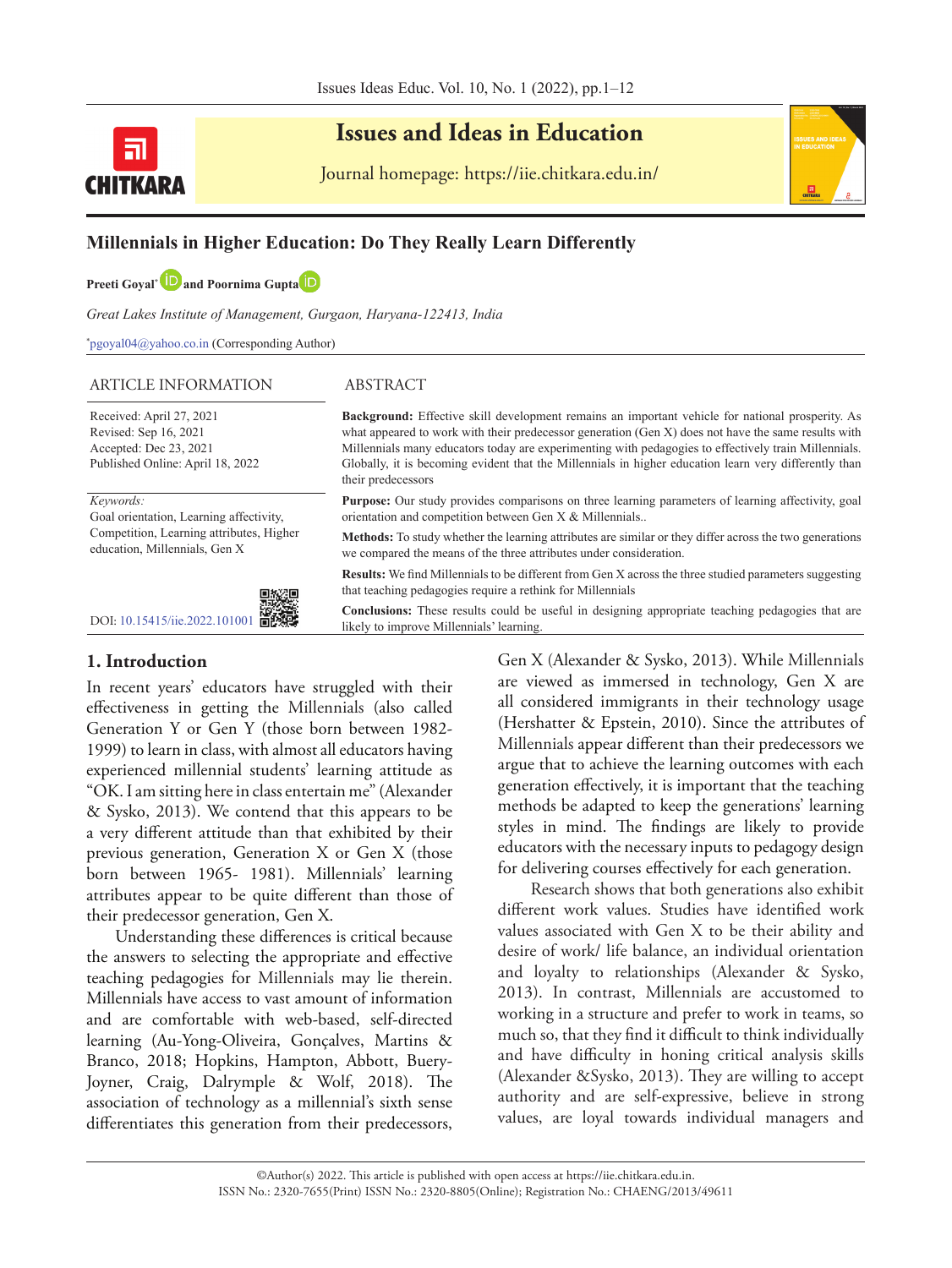expect immediate rewards and recognition for their work. On the negative side, Millennials "bring with them a hedonism, narcissism, and cavalier work ethic" (Alexander and Sysko, 2013). As opposed to Gen Xers, who prefer to change jobs, Millennials are more likely to create parallel professions or opt for complete career changes (Gursoy et al, 2008, Reeves & Oh, 2008, Reilly, 2012). Gen X and Millennials are found to be similar in their desire to multitask, their awareness of diversity, their 'work to live' attitude (Gursoy et al, 2008, Reeves & Oh, 2008, Reilly, 2012).

The Millennials have recently begun entering the workforce and industry estimates suggest that currently this generation is about 50% of the total world workforce and this is likely to increase to 75% by 2025. Therefore, educating this generation effectively to prepare them to be effective leaders becomes essential. To achieve this goal, the teaching pedagogies may require a revisit to ensure that they can enable learning in ways that are synchronized with the learning styles of this generation (Gupta & Goyal, 2018; Sojka & Fish 2013; Pelton & True, 2004).

Studies have suggested that Gen X and Millennials exhibit different learning styles. For instance, traditional lectures and class discussions which found favour with Gen X are not the preferred way to learn for Millennials (Putz, Hofbauer & Treiblmaier, 2020; Johnson & Romanello, 2005). At the same time individual learning attributes such as learning affectivity (Linnenbrink, 2007), goal orientation (Lee, 2019; Beenen, 2014) and competition (Zaphiris, 2007) have been shown to be antecedents to learning (Gupta & Goyal, 2018). Despite the acceptance of such differences, there is paucity of work to understand the generation specific differences and similarities in learning attributes. Such findings will enable the selection of teaching pedagogies suitable for each generation. In this paper we study three learning attributes – learning affectivity, goal orientation and competition with two objectives. First, to understand the similarities and differences in the learning attributes of Gen X and the Millennials. The second objective is to investigate and analyse the interactions between learning attributes within each generation and then compare them for both the generations. Insights from the interaction between the learning attributes can enable choosing the appropriate pedagogy. For

instance, if, along with an increase in goal orientation, and increase in competition happens, then probably a pedagogy like gamification using leaderboards (Gupta & Goyal, 2018) would be appropriate. On the other hand, if along with an increase in goal orientation there is a decrease in competition then probably continuous collaborative assignments (Zaphiris, 2007) might be the appropriate pedagogy to achieve the desired learning outcomes. Specifically, the address the following research questions:

- 1. What are the similarities and differences in learning attributes between Gen X and Millennials?
- 2. How do learning attributes interact with each other for Gen X and Millennials?

With the first research question we would be able to identify the learning attributes, their similarities and differences between the two generations. With the second research question we would be able to get deeper insights into the appropriate teaching pedagogies as we will also know the interactions among the learning attributes.

The study adds to the body of literature on learning attributes of Gen X and Millennials. We identify the similarities and differences in learning attributes of Millennials and Gen X students in higher education. Accordingly, our specific contribution to learning literature is two fold: (1) findings can provide inputs to instructors about the learning attributes of the two generations which can inform them about the pedagogies that are likely to work well for the two generations; and (2) the study adds to the existing studies on characteristics of the two generations. We specifically contribute by informing about learning attributes exhibited by students of the two generations in higher education.

The structure of the paper is as follows. The next section discusses the existing work on the three learning attributes being studied and the differences in learning styles of Millennials and Gen X and is followed by the hypotheses. We then outline the methods used for the study and then present the results from our study. The paper is concluded with major learning style differences between Gen X and Millennials. Further, the three learning attributes (Learning Affectivity, Goal Orientation, and Competition) were also reported and stated that teaching pedagogies require a rethink for Millennials. In the end, the limitation and future research has also been included while targeting better teaching pedagogies.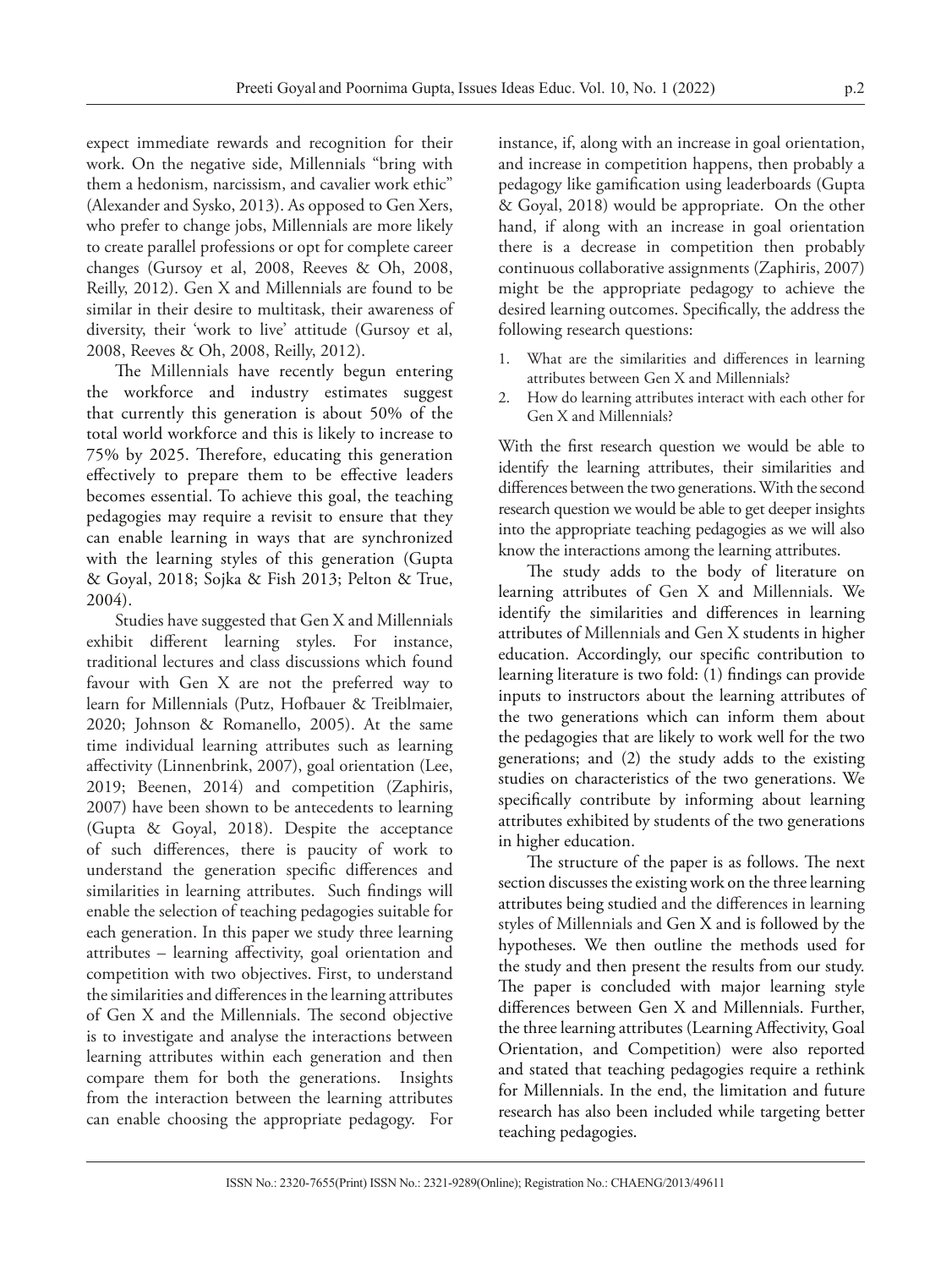## **2. Theoretical Framework**

In this section, we discuss the learning attributes of learning affectivity, goal orientation and competition. We also discuss the existing works on generational differences in learning styles.

## **3. Learning Attributes**

## *3.1. Learning Affectivity*

Learning, the motivation to learn, along with the emotional state of students are components of the learning affectivity realm (Beard, Cleg & Smith, 2007). Studies support a relationship between affectivity and a student's self-efficacy opinions and goals (Linnenbrink & Pintrich, 2002; Dweck & Leggett, 1988). Student engagement is impacted by their learning goals and is mediated by learning affect. If the affect is pleasing the interaction between goals and engagement will be positive and vice versa (Linnenbrink, 2007). If the goal is clear, engagement is more likely to occur (Warmelink et al., 2020).

## *3.2. Goal Orientation*

Goal orientation is a form of motivation to learning (Ames & Archer, 1988). Goal orientation is an individual's allocation of attention and effort to the learning tasks (Beenen 2014;Kozlowski & Bell, 2006; Lee et al, 2003; Elliot & Church, 1997). Achievement goal is directed towards achieving the desired behaviour (Wiener, 1986). There are two approaches to goal orientation: performance orientation (Urdan& Kaplan, 2020; Ames & Archer, 1988) and mastery goal (Belenky & Nokes-Malach 2012; Ames 1992). A student with a performance goal orientation works towards being judged capable by demonstrating success by putting in minimal effort in outperforming peers Ames & Archer, 1988. Individuals with a goal orientation of gaining mastery have development of new skills as the focus of learning (Gertsakis, Kroustallaki & Sideridis, 2021; Belenky & Nokes-Malach 2012; Ames 1992).

## *3.3. Competition*

The goal structure of individuals affects their group interaction with members and in turn influences the group outcomes (Deutsch, 1949). In this context, studies distinguish between cooperation

and competition (Zaphiris, 2007). In the presence of trust, co-operation exists and is reflected in mutual assistance and sharing of resources. In contrast, low levels of trust lead to unhealthy competition where the desire to win results in hindering other members' success, use of coercive strategies and existence of power differentials (Zaphiris, 2007). In the context of social interdependence when the goals of the individual are negatively correlated with that of the situation, context competition occurs (Deutsch, 1949). A sense of competition is introduced in children from their early childhood in multiple aspects including admission to academic programs, exam scores, sports, and in careers (Zaphiris, 2007). Schools are considered competitive by children (Johnson & Johnson, 1983). The difference between competition and cooperation is blurred in the classrooms, as in classrooms, to beat each other in test scores, students are not likely to do so to cause harm to others (Zaphiris, 2007).

## *3.4. Generational Differences in Learning Styles*

Learning styles preferred by Millennials have been found to be significantly different from those in Gen X, their predecessor generation (Gupta & Goyal, 2018; Raines, 2002, Oblinger, 2003; Howe & Strauss, 2000). While Gen X favoured lectures, faculty contact, associating concepts being discussed with their personal experiences and regarded course tasks as a requirement for earning the degree (Johnson & Romanello, 2005), Millennials do not appreciate traditional lectures, traditional communication standards as a learning mechanism and have no acceptance of delays (Putz, Hofbauer & Treiblmaier, 2020; Feiertag & Berge, 2008, Johnson & Romanello, 2005).

Millennials prefer a learning style that is collaborative and enjoy working and learning in groups and teams, working with technology, require excitement and entertainment, favour structured and experiential activities and are quick to learn from their mistakes (Putz, Hofbauer & Treiblmaier, 2020; Feiertag & Berge, 2008; Johnson & Romanello, 2005; Jonas-Dwyer & Pospisil, 2004). In contrast Millennials' lack motivation, drive and accountability and an interesting quality demonstrated by Millennials is their sense of entitlement to a 'B' grade for just showing up in class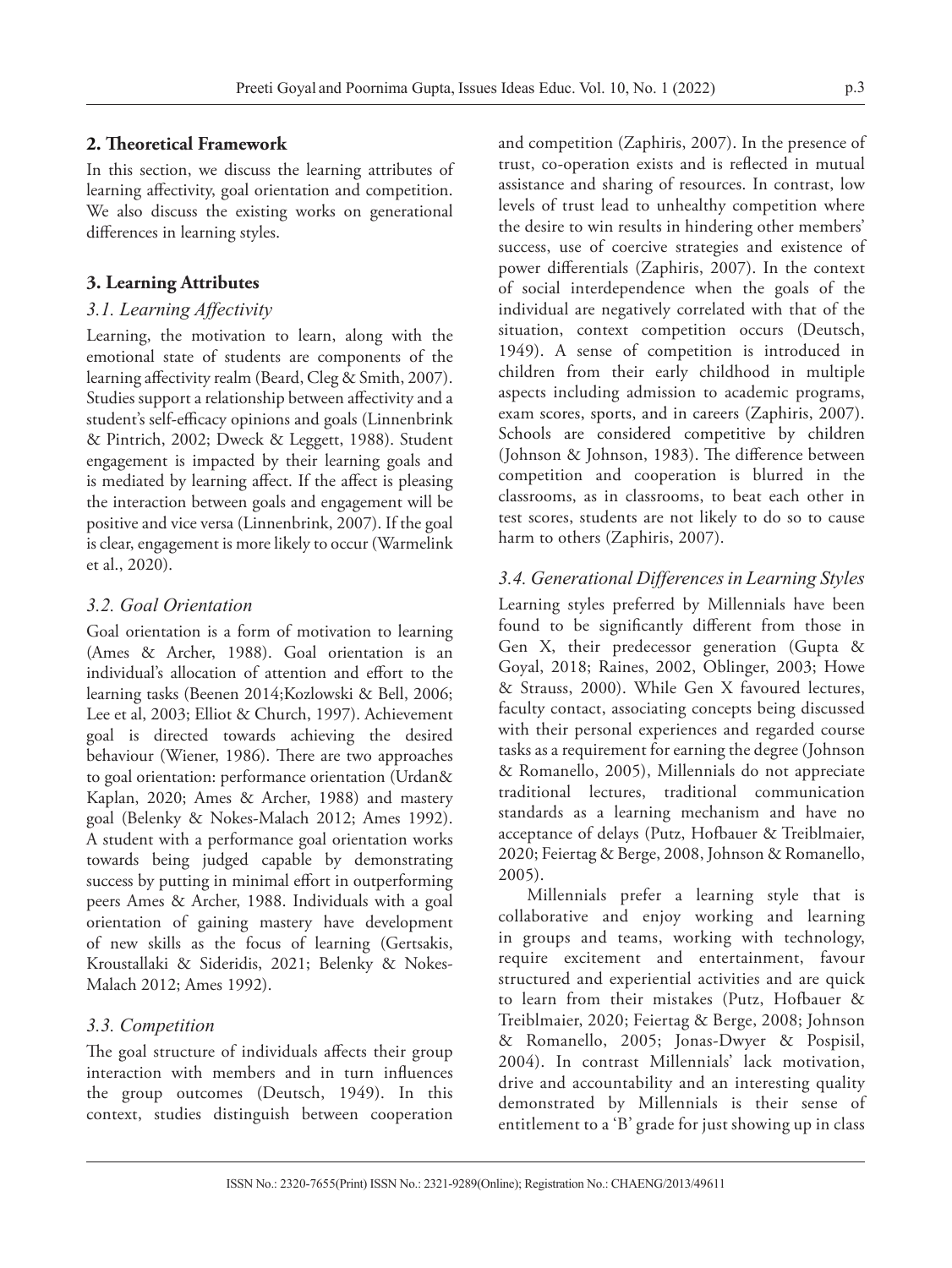(Alexander & Sysko, 2013). Although Millennials have a preference for what, why and when of their learning, their casual attitude towards research sources, their tendency to believe any peer opinion as gospel truth and lack of original ideas is worrying (Stukalina, 2014, Hershatter & Epstein, 2010) and requires deliberation.

## **4. Hypothesis**

Studies have suggested that there is a significant impact of learning attributes of learning affectivity, goal orientation and competition on the learning outcomes of students. It has also been suggested that Millennials and Gen X differ in their preferences of learning pedagogies (Putz et al, 2020). Learning orientation demonstrated by Millennials appears to be in contrast with traditional learning pedagogies that had worked for earlier generations (D'Amato, A., & Baruch, Y. 2020; Cogin, 2012). Yet there is paucity of work with indepth inquiry into the differences in learning attributes between Gen X and Millennials which can be used to choose appropriate teaching pedagogies that would engage each generation with learning. This study aims to fill this gap and we hypothesise that:

## *H1: Gen X and Millennials differ in their learning attributes*

It is well established that there is significant correlation between training motivation and succeeding affect (Chung et al., 2021; Tannenbaum, Mathieu, Salas & Cannon-Bowers, 1991; Mathieu, Tannenbaum & Salas, 1992), learning (Noe 1986; Baldwin et al, 1991; Mathieu, Tannenbaum & Salas, 1992; Clark et al, 1993) and performance (Lee, 2019; Hicks & Klimoski, 1987). However, the interaction between these learning differs for Millennials and Gen X has not received adequate attention. We aim to fill this gap and hypothesise that:

*H2: Interaction among learning attributes differs for Gen X and Millennials*

## **5. Research Design**

The study focuses on higher learning attributes of students in higher education. Specifically, we use students of master's in business administration for our sample. A self-administered survey questionnaire was given to the students of three reputed management

institutions in India. Between the three institutions the sample included students from both the generations being studied.

## **6. Methods**

The first objective of the study was to identify whether the studied attributes are similar or they differ across the two generations. For this we needed to compare the means of the three attributes under consideration. For comparing the means of two independent groups, independent-group t test should be used as it gives an indication of the separateness of the two sets of data (Box, 1981, Jindal & Jaiswal, 2015, Mehta, 2020). Given the large data set of our study, it meets the preconditions (independence and normality) for use of t-test on our data.

The second objective of our study was to analyse how these learning attributes are related to each other for each group. To address this, we calculated the correlations of the three learning attributes for both Gen X and Millennials.

## **7. Questionnaire Design**

The questionnaire design and finalization was done in two phases. In phase one of the questionnaire design initial questions were developed based on existing studies (Gupta & Goyal, 2018) and some industry studies. These were complemented with discussions with a few randomly selected students from Gen X and Millennials. This resulted in an instrument with 23 items which were measured on a 5 point Likert scale. Since this was a selfadministered questionnaire, some questions were reverse coded so as to minimize the respondent bias.

Exploratory Factor Analysis of these 23 questions resulted in three factors with an average variance explained (AVE) of 42.03 %, a Cronbach Alpha of 0.472 and a Composite Reliability (CR) 0.234. This suggested that an improvement in the instruments' reliability was needed (Hair, Ringle & Sarstedt, 2011). Thereafter, we dropped 12 items from the dataset with factor loading less than 0.50 (Chin 1998). Three items were removed from learning affectivity, four from goal orientation and five from competition. Confirmatory Factor Analysis (CFA) was conducted on the remaining 11 items where four items corresponded to learning affectivity, three for goal orientation and four for competition.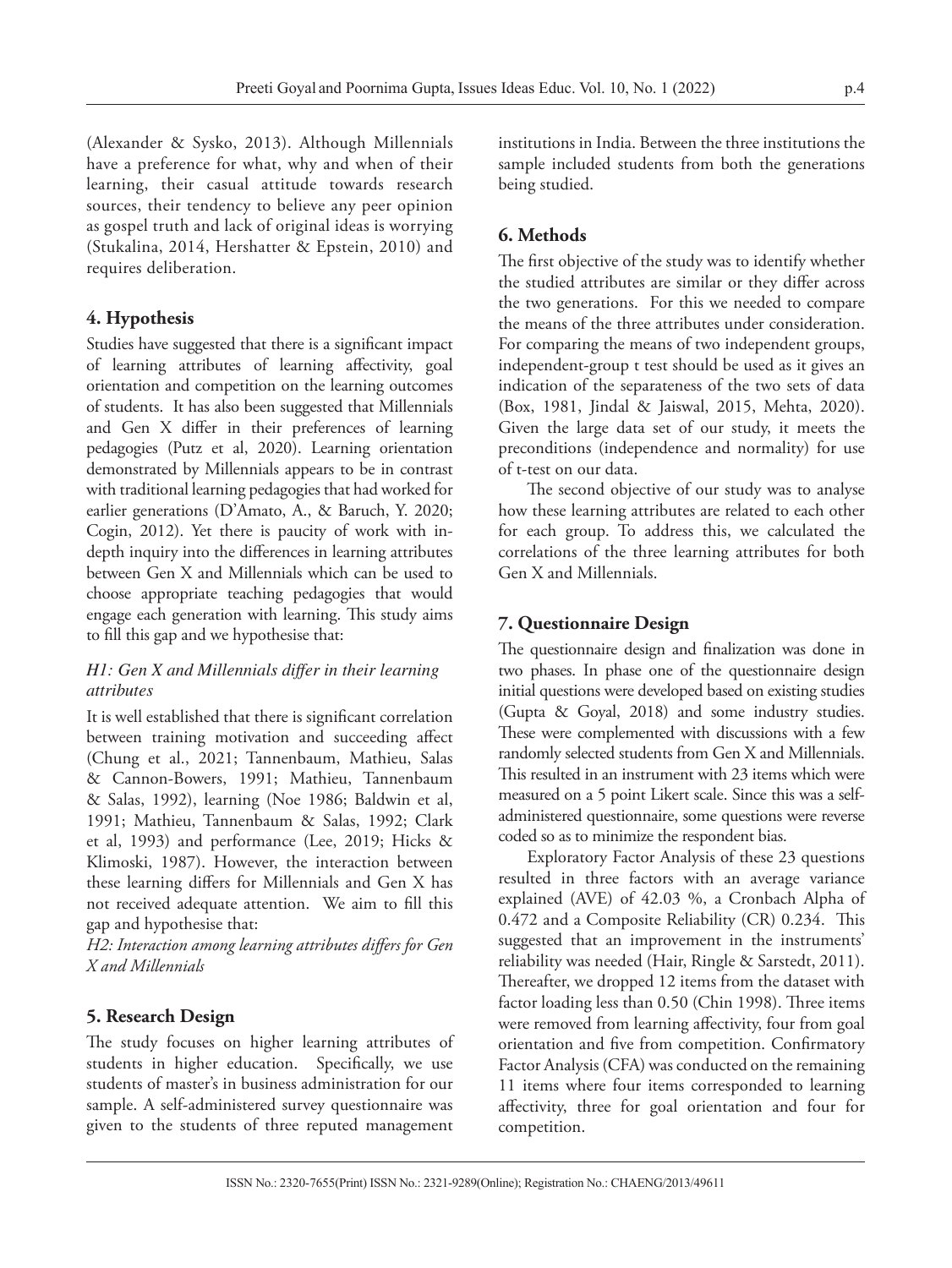The results of the CFA are reported in Table 1. The final instrument had a Cronbach alpha of 0.72, indicating an acceptable level of reliability (Nunnally, 1978) and a CR of each construct being greater than 0.708 (Hair et al., 2011). The AVE of the factors also improved to 56.86% which is greater than the recommended 50% (Hair Jr, Howard & Nitzi, 2020).

A random sample of 30 students was then selected for the pilot and the questionnaire was administered again after 15 days to the same respondents to test the reliability. The test retest reliability was 0.86.

Discriminant validity was established using the Heterotrait Monotrait ratio (HTMT) given in Table 2. The ratios were all under 0.80 (Henseler et al., 2015; Voorhees et al., 2016) establishing the items are loaded into their own constructs and not loaded in other constructs.

**Table 1:** Factor Reliabilities.

| Item/Factor             | <b>Items</b> | Cronbach's $\alpha$ | Composite<br>Reliability |
|-------------------------|--------------|---------------------|--------------------------|
| Learning Affectivity    | 4            | 0.726               | 0.703                    |
| <b>Goal Orientation</b> | 3            | 0.737               | 0.854                    |
| Competition             | 4            | 0.727               | 0.780                    |

**Table 2:** Discriminant Validity (HTMT).

| Item/Factor             | Learning | Goal  | Affectivity Orientation Competition |
|-------------------------|----------|-------|-------------------------------------|
| Learning Affectivity    |          |       |                                     |
| <b>Goal Orientation</b> | 0.338    |       |                                     |
| Competition             | 0.216    | 0.176 |                                     |
|                         |          |       |                                     |

### **8. Variables**

The CFA discussed in the previous section gave us three factors of learning affectivity, goal orientation and competition. Learning affectivity was measured by asking students about the importance of grades, teamwork, helping others etc. Goal orientation was measured by asking questions like whether they were motivated by their classmates, and whether they give importance to where their classmates are in the class. The last construct of competitiveness was measured by asking if respondents competed with classmates, relatives and friends and if they felt grades were important. All questions were on a five point Likert scale.

#### **9. Data**

Data for the study was collected during the 2018-2019 academic year. The survey was sent via google form to the selected 800 students across the three institutions in a stratified manner to ensure students from all three groups were represented. The motivation and the objectives of the study were discussed with the students in class by the authors with a request to respond to the survey. The response was completely voluntary and kept anonymous. Responses were received from 600 students, a response rate of 75%.

Our final dataset consisted of responses from 600 postgraduate business management students from three large nationally and internationally accredited business schools at which the authors were teaching core courses in finance and organizational behaviour to the entire sample. In one of the school's, the students were enrolled for a two-year part time executive Masters in Business Management (MBA) program. The sample selected from this group consisted of survey participants from Gen X and had a work experience of more than 5 years. In the other two business schools, respondents were enrolled for two types of business programs. The first program was a regular two-year, full time management program which did not require any prior work experience. The second program was also a full time management program which required minimum two years' work experience and took one year to complete. The executive program students were in the second term from a total of four terms. The millennial students were in their third or fourth term from a total of six terms.

Our final sample consisted of the following from the 3 business programs: one-year full time program  $(n=137)$ , final year students of the 2-year full time program (n=119), first year students of a two-year full time program  $(n=124)$ , and first year students of the two-year executive business program (n=220) (Figure 1). The students in the full time programs were in the age group 22-28 years and therefore formed the Millennial group while the students in the executive program were in the age group of 38-50 years forming the Gen X cohort. Final dataset included 380 responses from Millennials and 220 from Gen X. Demographic data for the responses has been reported in Table 3.

Participants in the two generations were similar in terms of age group, education and work experience. 3.37 % percent of the participants were millennials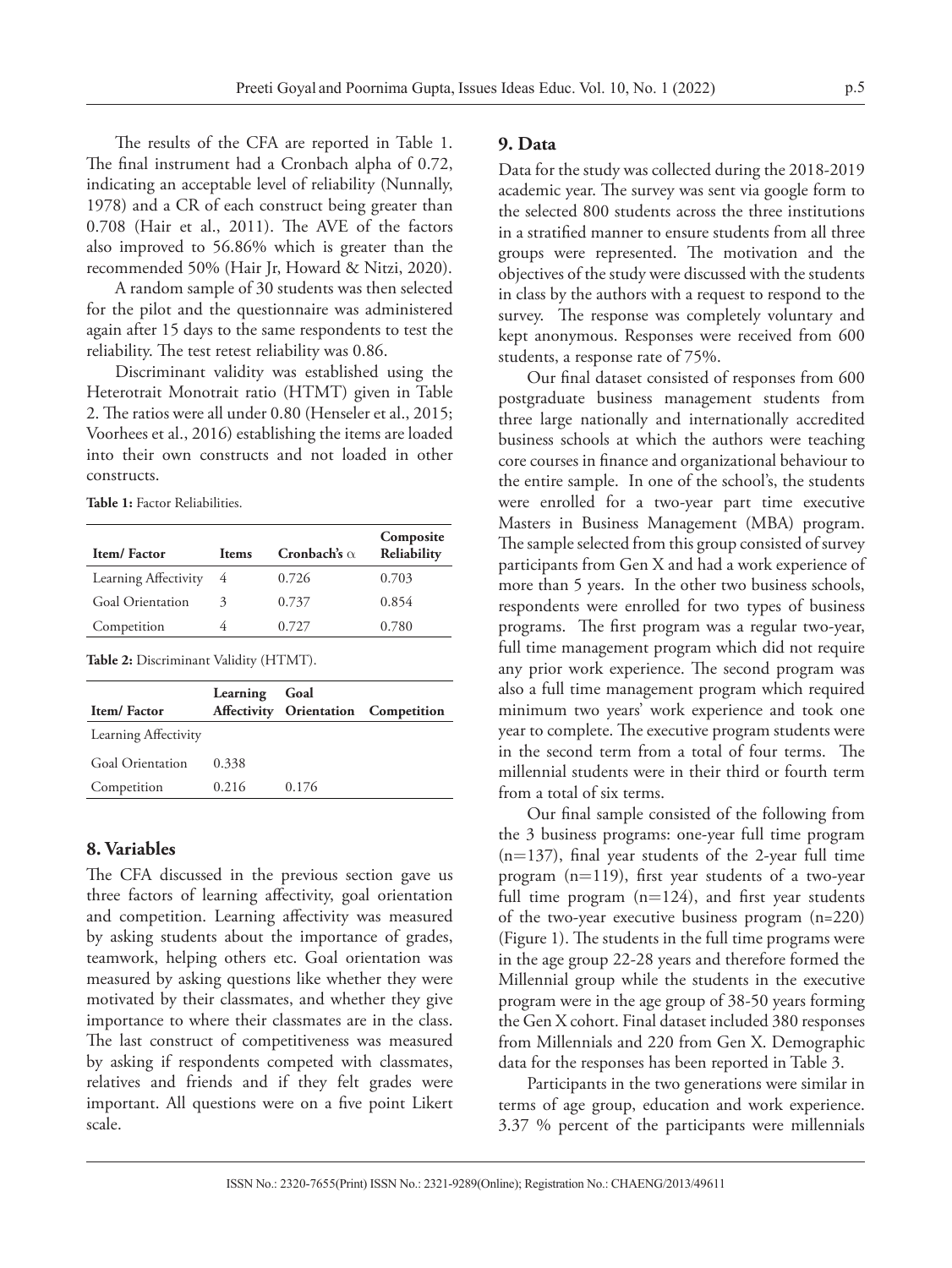in the age group of 22-28 years, 31.2% were Gen X in the 41-50 years' age group and 5.4 % were Gen X in the 38-40 age group. The gender distribution across two generations is similar with 22% of survey

participants in Gen X and 20% from Millennials being females. Among the two groups, the majority of the participants had a bachelor's degree in areas other than engineering (Table 3).

**Table 3:** Respondent Demographics.

|                  |                                    | Total     | Gen X<br>$(38-50 \text{ years})$ | <b>Millennials</b><br>$(22-28 \text{ years})$ |
|------------------|------------------------------------|-----------|----------------------------------|-----------------------------------------------|
| Gender           | Female                             | 123       | 48                               | 75                                            |
|                  | Male<br>477                        |           | 172                              | 305                                           |
|                  | Bachelors (Engineering)            | 217       | 100                              | 117                                           |
| Highest          | Bachelors(others)                  |           | 140                              | 186                                           |
| <b>Education</b> | <b>Masters</b>                     | 53        | 36                               | 17                                            |
|                  | PhD                                | 14        | 14                               | $\Omega$                                      |
|                  | One year full time program         | 137       | $\Omega$                         | 137                                           |
| Program          | 2nd Year, Two Year Program         | 119       | $\overline{0}$                   | 119                                           |
| Groups           | 1st Year, Two Year Program         | 124       | $\Omega$                         | 124                                           |
|                  | 2 year part time Executive Program | 220       | 220                              | $\mathbf{0}$                                  |
|                  |                                    | Total 220 |                                  | 380                                           |

#### **10. Results**

## *10.1. Millennials and Gen X – Learning Attributes' Differences and Similarities*

The mean scores for all the three studied learning attributes are statistically different for both the generations of students (Table 4). This suggests that Gen X and Millennials may be quite different from each other in their learning affectivity, goal orientation and competition attributes. Millennials scored lower than Gen X on 2 of the 3 attributes, i.e., learning affectivity and goal orientation. Millennials scored higher than Gen X on competition (Table 4). Millennials scored a mean of greater than 3.5 for learning affectivity and goal orientation and below 3 for competition. For Gen X, the mean scores for learning affectivity and goal orientation are greater than 3.5 and the mean for competition is below 2.5.

The highest mean score within each group was for learning affectivity and lowest was for competition. This suggests that for both the groups learning affectivity is high and the lower score for competition suggests that both groups do not perceive themselves to be highly competitive. The higher mean for

competition in Millennials as compared to Gen X suggests that Millennials are more competitive than their predecessor generation. Goal orientation mean score was the 2nd highest for Millennials. A mean score of greater than 3.5 for both groups on the goal orientation attribute suggests that both groups have a high goal orientation. Between the two groups, Millennials have a lower goal orientation. These findings provide support to our first hypothesis that Millennials and Gen Y differ in their learning attributes (Table 5).

| Table 4: Gen X and Millennials Attribute Differences. |
|-------------------------------------------------------|
|-------------------------------------------------------|

|                                  |                      | N   |      | Std. | Significance<br>Mean Dev (Student t-test) |  |
|----------------------------------|----------------------|-----|------|------|-------------------------------------------|--|
| Learning                         | Millennials 380 4.35 |     |      | 0.59 | $0.00***$                                 |  |
| Affectivity                      | Gen X                | 220 | 4.51 | 0.52 |                                           |  |
| Goal<br>Orientation              | Millennials 380 3.54 |     |      | 0.71 | $0.074*$                                  |  |
|                                  | Gen X                | 220 | 3.65 | 0.73 |                                           |  |
| Competition Millennials 380 2.77 |                      |     |      | 0.74 |                                           |  |
|                                  | Gen X                | 220 | 2.28 | 0.94 | $0.00***$                                 |  |

\*: significant at 90%; \*\*\*: significant at 99%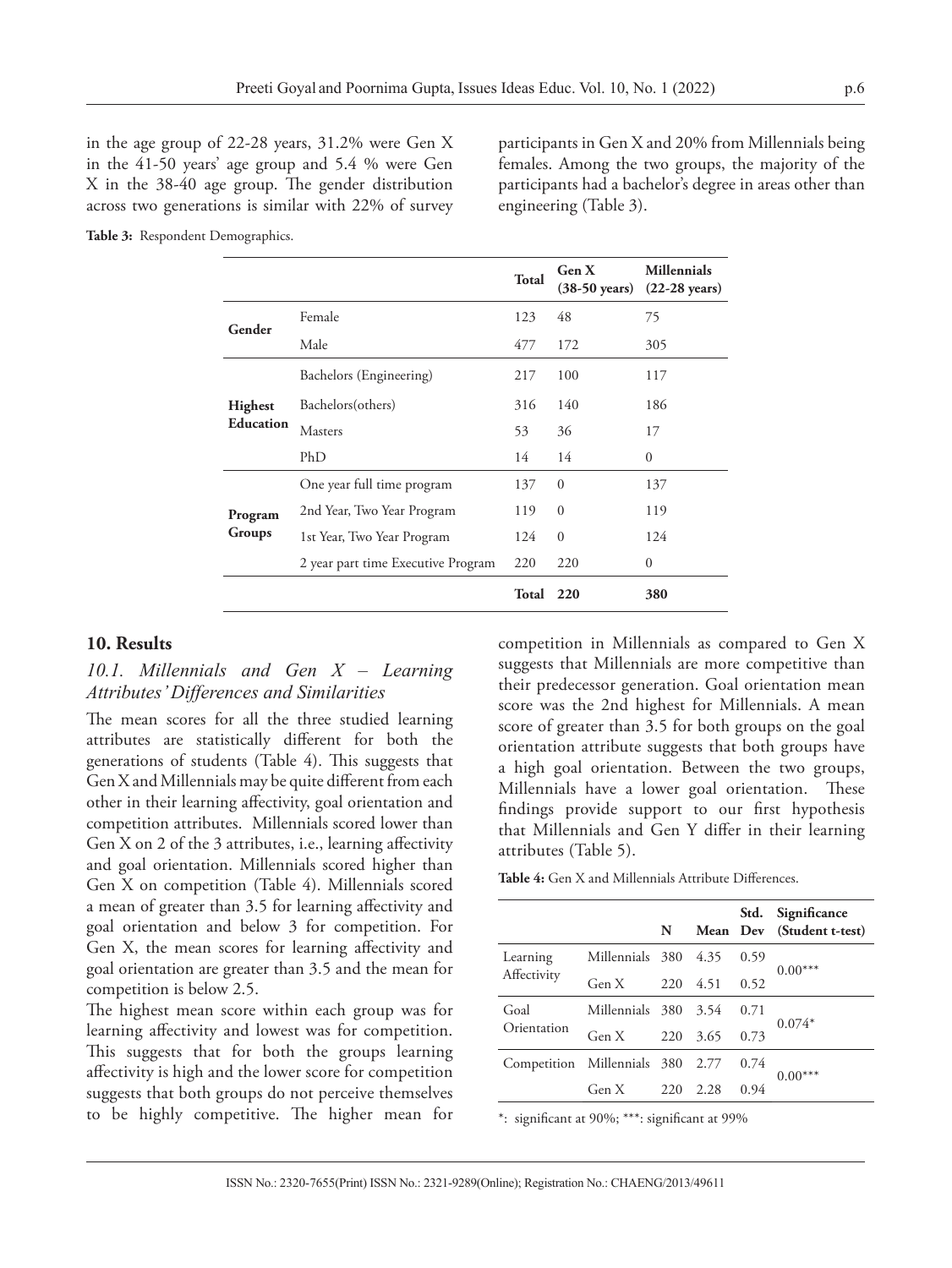| <b>Attribute</b>        | Millennials as<br>compared to Gen X | difference | Significant Mean Ranking<br>(Millennials) | <b>Mean Ranking</b><br>(Gen X) |
|-------------------------|-------------------------------------|------------|-------------------------------------------|--------------------------------|
| Learning Affectivity    | Lower                               | Yes        |                                           |                                |
| <b>Goal Orientation</b> | Lower                               | Yes        |                                           |                                |
| Competition             | Higher                              | Yes        |                                           |                                |

**Table 5:** Summary of Generational Difference Results.

Both Millennials and Gen X show a significant positive correlation of learning affectivity with goal orientation suggesting that for both generations of students an increase in learning affectivity will also result in an increase in goal orientation. (Table 6).

**Table 6:** Attribute Correlations: Gen X and Millennials.

|                             | Learning<br><b>Affectivity</b> | Goal<br><b>Orientation</b> | Competition |
|-----------------------------|--------------------------------|----------------------------|-------------|
| <b>Millennials</b>          |                                |                            |             |
| <b>Learning Affectivity</b> | 1                              |                            |             |
| <b>Goal Orientation</b>     | .198"                          | 1                          |             |
| Competition                 | $-.130^{\circ}$                | $.187$ <sup>**</sup>       |             |
| Gen X                       |                                |                            |             |
| <b>Learning Affectivity</b> | 1                              |                            |             |
| <b>Goal Orientation</b>     | $.332$ <sup>**</sup>           | 1                          |             |
| Competition                 | .029                           | $-.003$                    |             |

\*\* Correlation is significant at the 0.01 level (2-tailed); \* Correlation is significant at the 0.05 level (2-tailed).

Some of the correlations among the studied learning attributes for the two generations differ from each other (Table 7), thus providing only partial support to our second hypothesis. While correlation between competition and learning affectivity is significantly negative for Millennials, it is neither negative nor significant for Gen X. The correlation between goal orientation and competition is significantly positive for Millennials, and is not significant for Gen X.

**Table 7:** Correlations of Differences & Similarities.

| Attribute                      | Learning Affectivity Goal Orientation |           |
|--------------------------------|---------------------------------------|-----------|
| Goal Orientation +ve (Similar) |                                       |           |
| Competition                    | Different                             | Different |

#### **11. Discussion & Conclusion**

In this paper we discuss the generational differences for Gen X and Millennials in three attributes (learning affectivity, goal orientation and competition) that may impact learning. We follow this with an analysis of the

differences and similarities in correlations among these attributes for both the generations. The findings fully support our first hypothesis and partially support the second hypothesis.

We find that both generations are significantly different on each of the attributes studied. Also, while both generations score highest on learning affectivity and lowest on competition, the ranking of the means for goal orientation were not the same for the two generations. For Millennials, learning affectivity and competition showed a significant relationship with all the other attributes. In the case of Gen X, learning affectivity was positively correlated to goal orientation. While both groups score highest in learning affectivity, millennial's score lower than Gen X on this attribute.

Instructors can increase learning affectivity of students by bringing out the importance of classroom learning through activities on the relevance to management concepts in the current business events, discussion on management success and failure stories (Bledow et al., 2017) and how the student's classroom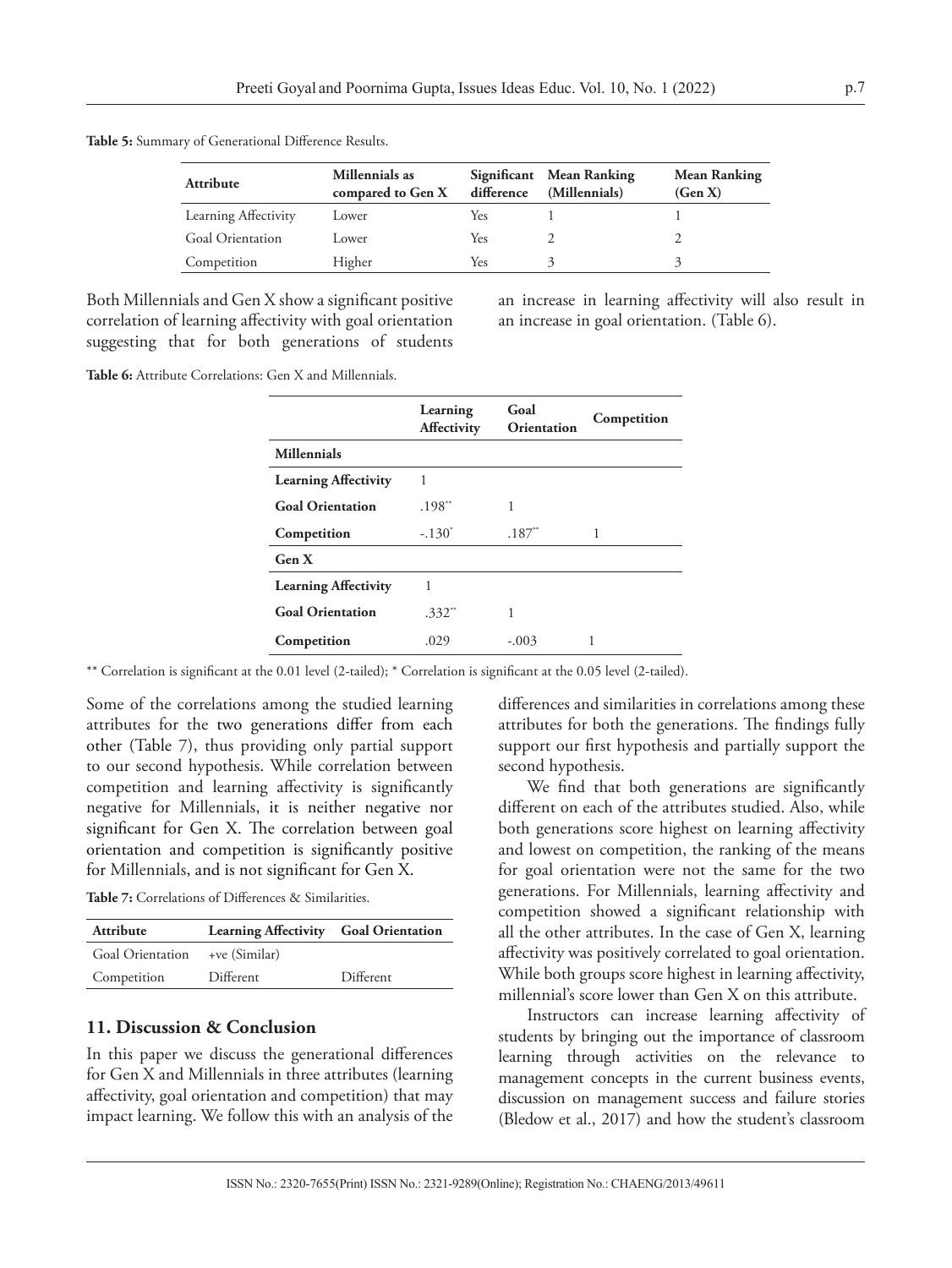learning will equip them to make successful managers and business leaders. Activities such as group work and individual situation and case analysis can be used for this so that students begin to experience their goals drawing closer with their learning (Gupta & Goyal, 2018).

Our findings resonate with earlier findings according to which affect has been shown to influence the relationship between goals and engagement (Dweck & Leggett, 1988, Linnenbrink & Pintrich, 2002). Since the goal orientation of Millennials is lower than that of Gen X, it can be expected that their individual allocation to attention and effort could be lower (Beenen 2014, Kozlowski & Bell, 2006, Lee et al, 2003, Elliot & Church, 1997). Creating leader boards, having extrinsic rewards to students performing well and maintaining visibility to the learning happening in class could all be techniques used to increase the goal orientation of this generation (Chapman & Rich, 2015). Sharing of regular feedback with students on individual and class assignments is also likely to communicate to the students the extent of their own learning Table 8.

One of the potential techniques to utilize the higher competitive nature of Millennials is gamification of class activities. Competition and challenges of a game create an enthusiasm to play it and gamification of learning utilizes competition as an important ingredient in motivating learning (Prensky, 2001). Since technology has been found to be an effective tool in teaching (Deterding et al, 2011), instructors can consider utilizing technology and competition based teaching tools (Tetteh, 2015, Feiertag & Berge, 2008, Jonas-Dwyer and Pospisil, 2004, Johnson & Romanello, 2005). On-line simulations (Johnson & Romanello, 2005) and virtual learning environments utilizing gamification (Erhel, 2013; De Lange et al., 2003) are likely to utilize the competitive spirit of Millennials to enhance their learning outcomes (Table 7).

The significant positive correlations between goal achievement and learning affectivity indicate that if we use the pedagogies for goal orientation, learning affectivity would also increase. This means that we do not always have to use all the suggested pedagogies for both learning affectivity and goal orientation, but either one or a few of each could be used as an increase in one is likely to cause an increase in the other attribute.

The activities involving competition should be designed keeping in mind that for Millennials an increase in competition may lead to a decrease in learning affectivity. At the same time some level of competition is desirable since it is likely be to be positively correlated to the goal orientation.

**Table 8:** Suggested teaching pedagogies.

|                         | Traditional<br>Pedagogies<br>used for Gen X       | <b>Suggested Pedagogies</b><br>for Millennials                                                                                                                                    |
|-------------------------|---------------------------------------------------|-----------------------------------------------------------------------------------------------------------------------------------------------------------------------------------|
| Learning<br>Affectivity | Class room<br>lectures                            | Connect concepts to<br>current events<br>Case studies<br>Class activities including<br>group and individual<br>Share stories of success<br>and failure from the<br>business world |
| Goal<br>Orientation     | Self-paced<br>readings<br>Periodic<br>assessments | Use of leaderboards for<br>learning visibility<br>Extrinsic rewards for tasks<br>well performed<br>Continuous assessment<br>Provide quick feedback                                |
| Competition             | Class ranking                                     | Use of gamification<br>Uses of on-line<br>simulations                                                                                                                             |

#### **12. Limitations and Future Research**

The first limitation of our study is due to its sample. As the study sample was limited to the institutions where the authors taught, findings may not be generalizable to the whole MBA population in India or across the globe or in general to all students in higher education. The results may differ across different student populations in other higher education programs. The second limitation is regarding the data collection. Since the survey was self-administered therefore respondent bias could not be eliminated. Although we made the participation in the study voluntary and ensured anonymity to the students, the fact that the authors were also the instructors for these students may have affected the responses. Third limitation of the study is that the data maybe skewed more towards male population as compared to the female population. This could be because in India the percentage of female students in higher education has been less than male students in India (AISHE, 2020). The results should be viewed in the context of the years defining the generations, as cut off dates for different generations may have been defined differently by various scholars (Yahr & Schimmel, 2013).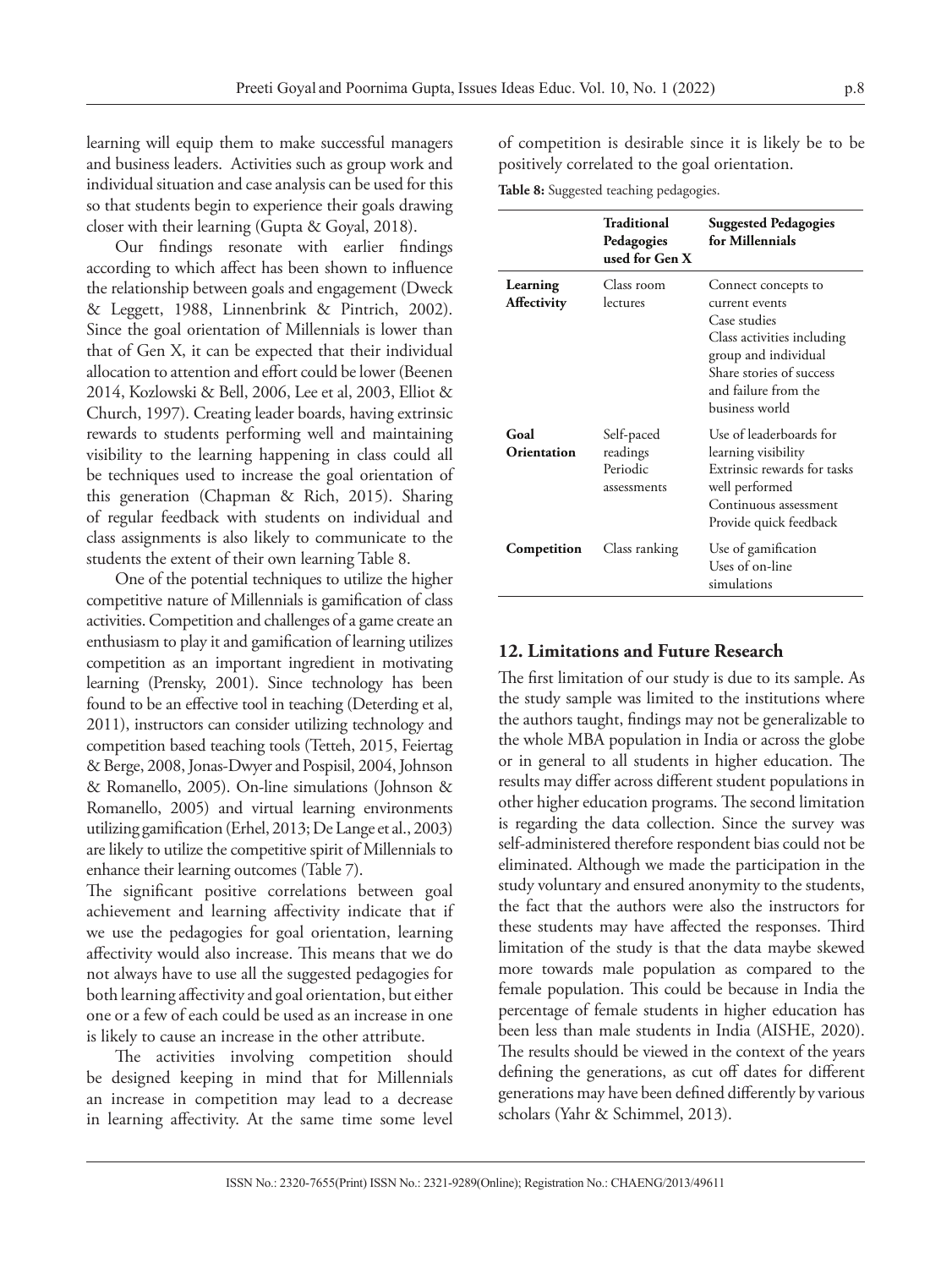To make the findings from this study more robust and generalizable, we suggest further studies along similar lines across geographies and across different programs in higher education. Also differences across gender could be studied for their learning attributes.

#### **Authorship Contribution**

Both Authors have contributed equally in theory development, data collection and analysis of the paper.

#### **Funding**

No funding received for this work.

### **Conflict of Interests**

No conflict of interest

#### **Declarations**

It is authors own original work.

#### **References**

- AISHE (2020), AISHE Report 2018-19, Ministry of Human Resource Development, Government of India. Accessed from https://aishe.gov.in/aishe/home on August 30th, 2021
- Alexander C.S., Sysko J.M. (2013). I'm Gen Y, I Love Feeling Entitled, and It Shows. *Academy of Educational Leadership Journal*, *17*(4), 127-131.
- Ames, C. (1992). Classrooms: Goals, structures, and student motivation. *Journal of educational psychology*, *84*(3), 261-271. https://doi.org/10.1037/0022-0663.84.3.261
- Ames, C., Archer, J. (1988). Achievement goals in the classroom: student learning strategies and motivation processes. *Journal of Educational Psychology*, *80*(3), 260-267.

https://doi.org/10.1037/0022-0663.80.3.260

- Au-Yong-Oliveira, M., Gonçalves, R., Martins, J., & Branco, F. (2018). The social impact of technology on Millennials and consequences for higher education and leadership. *Telematics and Informatics*, *35*(4), 954-963. https://doi.org/10.1016/j.tele.2017.10.007
- Baldwin, T. T., Magjuka, R. J., &Loher, B. T. (1991). The perils of participation: Effects of choice of training on training motivation and learning. *Personnel Psychology*, *44*(1), 51-65. https://doi.org/10.1111/j.1744-6570.1991.tb00690.x
- Beard, C., Clegg, S. and Smith, K. (2007). Acknowledging the affective in higher education, *British Educational Research Journal, 33*(2), 235-52. https://doi.org/10.1080/01411920701208415
- Beenen G. (2014). The Effects of Goal Orientations and Supervisor Concerns on MBA Intern Learning and Performance. *Academy of Management Learning & Education, 13*(1), 82-101.

https://doi.org/10.5465/amle.2012.0006

- Belenky D. M. &Nokes-Malach T. J. (2012) Motivation and Transfer: The Role of Mastery-Approach Goals in Preparation for Future Learning. *Journal of the Learning Sciences, 21*(3), 399-432. https://doi.org/10.1080/10508406.2011.651232
- Bledow, R., Carette, B., Kühnel, J., &Bister, D. (2017). Learning from others' failures: The effectiveness of failure stories for managerial learning. *Academy of Management Learning & Education, 16*(1), 39-53. https://doi.org/10.5465/amle.2014.0169
- Box, J. F. (1981). Gosset, Fisher, and the t distribution. *The American Statistician*, *35*(2), 61-66. https://doi.org/10.1080/00031305.1981.10479309
- Chapman, J. R. and Rich, P. (2015), January. The Design, Development, and Evaluation of a Gamification Platform for Business Education. In Academy of Management Proceedings (Vol. 2015, No. 1, p. 11477). Academy of Management. https://doi.org/10.5465/ambpp.2015.185
- Chin, W. W. (1998). The partial least squares approach to structural equation modeling. *Modern methods for business research, 295*(2), 295-336.
- Chung, S., Zhan, Y., Noe, R. A., & Jiang, K. (2021). Is it time to update and expand training motivation theory? A meta-analytic review of training motivation research in the 21st century. *Journal of Applied Psychology*.

https://doi.org/10.1037/apl0000901

- Clark C. S., Dobbins G. H., Ladd R. T. (1993). Exploratory field study of training motivation: Influence of involvement, credibility, and transfer climate. *Group & Organization Management, 18*, 292-307. https://doi.org/10.1177/1059601193183003
- Cogin, J. (2012). Are generational differences in work values fact or fiction? Multi-country evidence and implications. *The International Journal of Human Resource Management*, *23*(11), 2268–2294. https://doi.org/10.1080/09585192.2011.610967
- D'Amato, A., & Baruch, Y. (2020). Cultural and generational predictors of learning goal orientation: A multilevel analysis of managers across 20 countries. *International*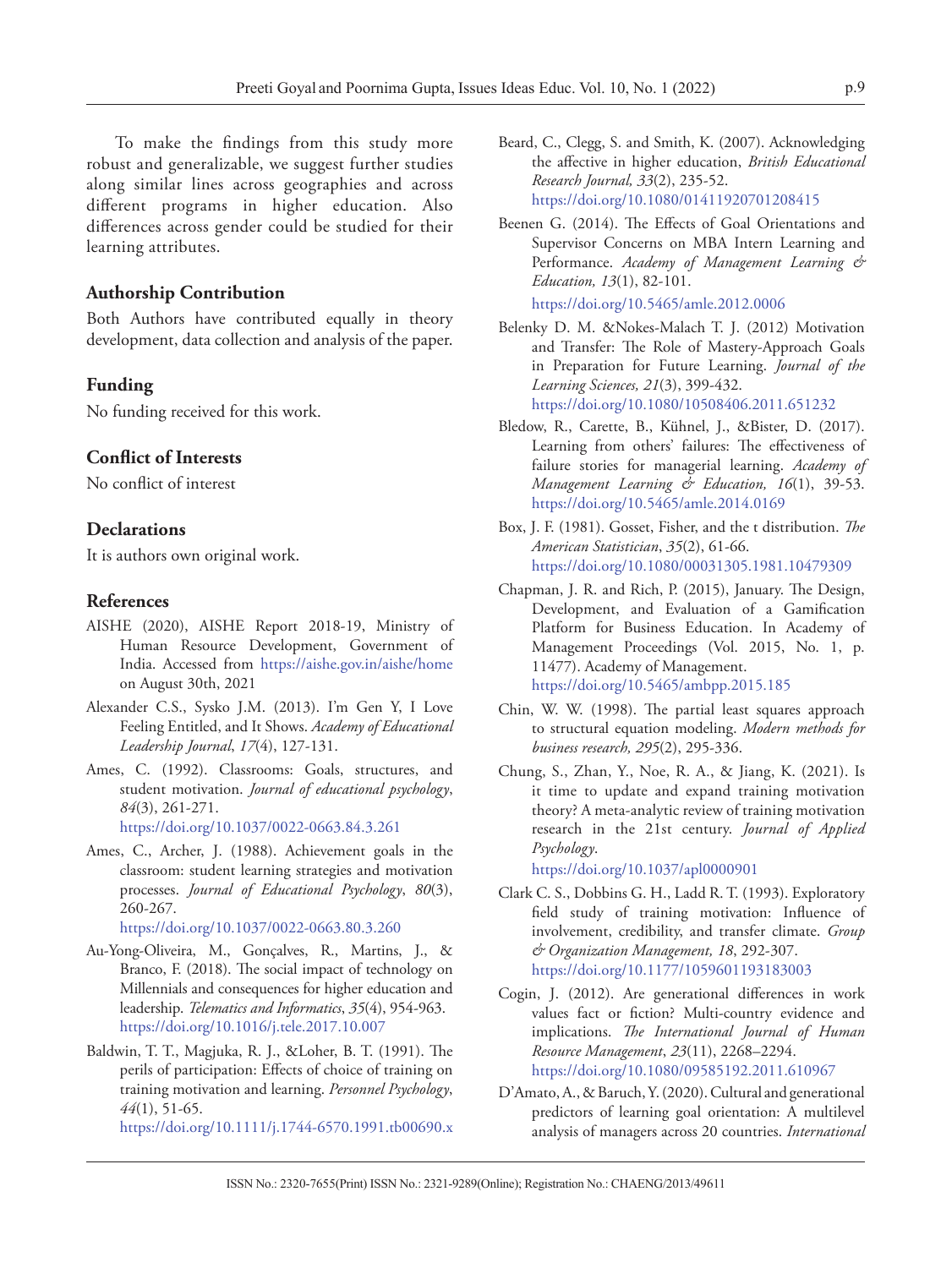*Journal of Cross Cultural Management, 20*(2), 159-179. https://doi.org/10.1177/1470595820926218

- De Lange P., Suwardy T., Mavondo F. (2003). Integrating a virtual learning environment into an introductory accounting course: determinants of student motivation. *Accounting Education, 12*(1), 1-14. https://doi.org/10.1080/0963928032000064567
- Deterding S., Sicart M., Nacke L., O'Hara K., Dixon D. (2011). From game design elements to gamefulness: defining "gamification". Proceedings of the 15th International Academic MindTrek Conference: Envisioning Future Media Environments, Tampere, Finland. https://doi.org/10.1145/2181037.2181040
- Deutsch M. (1949). A theory of cooperation and competition. *Human Relations, 2*, 129-152. https://doi.org/10.1177/001872674900200204
- Dweck, C. S. and Leggett, E. L. (1988). A social-cognitive approach to motivation and personality. *Psychological Review, 95*(2), 256–273. https://doi.org/10.1037/0033-295X.95.2.256
- Elliot A. J., & Church, M. A. (1997). A hierarchical model of approach and avoidance achievement motivation. *Journal of Personality and Social Psychology, 72*(1), 218–232. https://doi.org/10.1037/0022-3514.72.1.218
- Erhel S., Jamet E. (2013). Digital game-based learning: Impact of instructions and feedback on motivation and learning effectiveness. *Computers and Education, 67*, 156-167. https://doi.org/10.1016/j.compedu.2013.02.019
- Feiertag, J. and Berge, Z.L. (2008). Training Generation N: how educators should approach the Net Generation. *Education+Training, 50*(6), 457-464. https://doi.org/10.1108/00400910810901782
- Gertsakis, N., Kroustallaki, D., &Sideridis, G. D. (2021). How do classroom goal structures matter? The impact on grammar achievement, perceived autonomy support, flow, and affect. *International Journal of School & Educational Psychology, 9*(2), 172-188. https://doi.org/10.1080/21683603.2019.1694111
- Gupta, P., & Goyal, P. (2018). Gen Y Attributes— Antecedents to Teaching Pedagogy. *Vision, 22*(1), 78-87. https://doi.org/10.1177/0972262917750248
- Gursoy, D., Maier, T. A., & Chi, C. G. (2008). Generational differences: An examination of work values and generational gaps in the hospitality workforce. (3), 448-458. https://doi.org/10.1016/j.ijhm.2007.11.002
- Hair Jr, J. F., Howard, M. C., &Nitzl, C. (2020). Assessing measurement model quality in PLS-SEM using confirmatory composite analysis. *Journal of Business Research, 109*(C), 101-110. https://doi.org/10.1016/j.jbusres.2019.11.069
- Hair, J. F., Ringle, C. M., &Sarstedt, M. (2011). PLS-SEM: Indeed a silver bullet. *Journal of Marketing theory and Practice, 19*(2), 139-152. https://doi.org/10.2753/MTP1069-6679190202
- Henseler, J., Hubona, G., & Ray, P. A. (2016). Using PLS path modeling in new technology research: updated guidelines. *Industrial management & data systems*. https://doi.org/10.1108/IMDS-09-2015-0382
- Hershatter, A. and Epstein, M. (2010). Millennials and the world of work: An organization and management perspective. *Journal of Business and Psychology*, *25*(2), 211-223.

https://doi.org/10.1007/s10869-010-9160-y

- Hicks, W. D., & Klimoski, R. J. (1987). Entry into training programs and its effects on training outcomes: A field experiment. *Academy of management journal, 30*(3), 542-552. https://doi.org/10.5465/256013
- Hopkins, L., Hampton, B. S., Abbott, J. F., Buery-Joyner, S. D., Craig, L. B., Dalrymple, J. L., ... & Wolf, A. (2018). To the point: medical education, technology, and the millennial learner. *American journal of obstetrics and gynecology*, *218*(2), 188-192. https://doi.org/10.1016/j.ajog.2017.06.001
- Howe, N. and Strauss, W. (2009). Millennials rising: The next great generation. Vintage.
- Jindal, V., & Jaiswall, M. (2015). Board diversity and firm performance influenced by ownership concentration: Evidence from India. Indian Institute of Management Calcutta Working Paper Series, WPS No. 765 July 2015.
- Johnson D.W., & Johnson R. (1983). The socialization and achievement crisis: Are cooperative learning experiences the solution? in L. Bickman (Ed.), Applied social psychology annual 4, Beverly Hills, CA: Sage, 119–164.
- Johnson, S.A. and Romanello, M.L. (2005). Generational diversity: Teaching and learning approaches. *Nurse educator, 30*(5), 212-216. https://doi.org/10.1097/00006223-200509000- 00009
- Jonas-Dwyer, D. and Pospisil, R. (2004). The millennial effect: Implications for academic development. In Proceedings of the 2004 annual international conference of the Higher Education Research and Development Society of Australasia (HERDSA) (pp. 356-366).
- Kozlowski S. W., Bell B. S. (2006). Disentangling achievement orientation and goal setting effects on self-regulatory processes. *Journal of Applied Psychology, 91*, 900–916.
	- https://doi.org/10.1037/0021-9010.91.4.900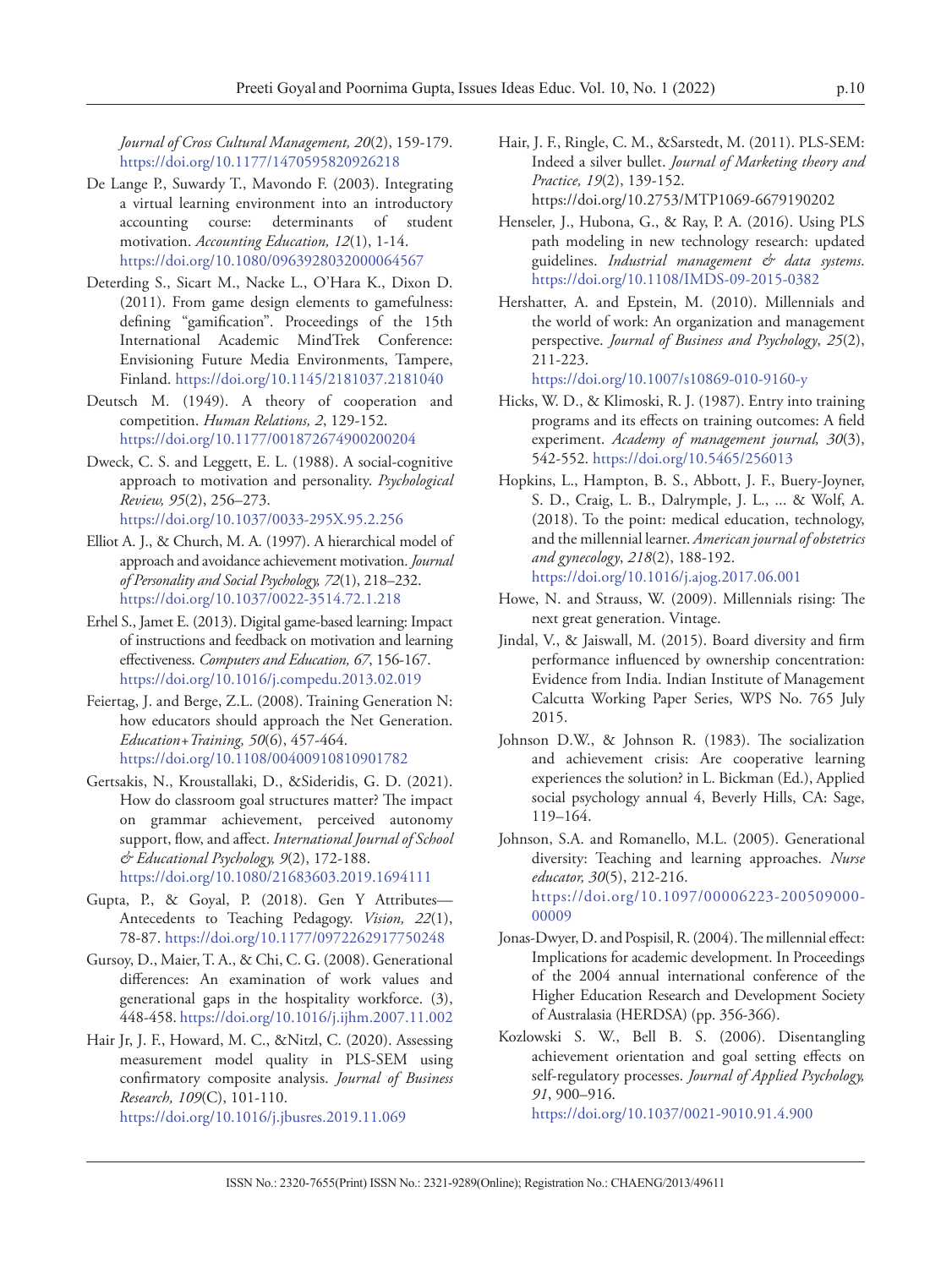Lee F., Sheldon K. M., Turban D. E. (2003). Personality and the goal-striving process: The influence of achievement goal patterns, goal level, and mental focus on performance and enjoyment. *Journal of Applied Psychology, 88*, 256–265.

https://doi.org/10.1037/0021-9010.88.2.256

- Lee, H. W. (2019). Moderators of the motivational effects of performance management: A comprehensive exploration based on expectancy theory. *Public Personnel Management, 48*(1), 27-55. https://doi.org/10.1177/0091026018783003
- Linnenbrink E. A., Pintrich P. R. (2002). Achievement goals theory and affect: An asymmetrical bidirectional model. *Educational Psychologist, 27*(2), 69-78. https://doi.org/10.1207/S15326985EP3702\_2
- Linnenbrink E. A. (2007). The role of affect in student learning: A multi-dimensional approach to considering the interaction of affect, motivation, and engagement. In P.A. & P. Reinhard (eds.), Emotion in Education, San Diego, CA: Elsevier Academic Press, pp. 107-124.

https://doi.org/10.1016/B978-012372545-5/50008-3

- Mathieu J. E., Tannenbaum S. I., Salas E. (1992). Influences of individual and situational characteristics on measures of training effectiveness. *Academy of Management Journal, 35*(4), 828-847. https://doi.org/10.2307/256317
- Mehta, R. (2020). Gender-based differences in consumer decision-making styles: implications for marketers. *Decision 47*(3), 319–329. https://doi.org/10.1007/s40622-020-00252-8
- Noe R. A. (1986). Trainees' attributes and attitudes: Neglected influences on training effectiveness. *Academy of Management Review, 11*, 736-749. https://doi.org/10.5465/amr.1986.4283922
- Nunnally J. C. (1978). Psychometric theory (2nd ed.). New York: McGraw-Hill.
- Oblinger, D. (2003). Boomers gen-xers Millennials. *EDUCAUSE review, 500*(4), 37-47.
- Pelton L. E., True S. L. (2004). Teaching Business Ethics, Why Millennials? *Marketing Education Review, 14*, 63- 70.

https://doi.org/10.1080/10528008.2004.11488879

- Prensky M. (2001). Digital game based learning, New York: McGraw Hill.
- Putz, L. M., Hofbauer, F., &Treiblmaier, H. (2020). Can gamification help to improve education? Findings from a longitudinal study. *Computers in Human Behavior, 110*, 106392.

https://doi.org/10.1016/j.chb.2020.106392

- Raines, C. (2002). Managing Millennials. Connecting Generations: The Sourcebook.
- Reeves, T. C., & Oh, E. (2008). Generational differences. *Handbook of research on educational communications and technology, 3*, 295-303.
- Reilly, P. (2012). Understanding and Teaching Generation Y. In English teaching forum (Vol. 50, No. 1, pp. 2-11). US Department of State. Bureau of Educational and Cultural Affairs, Office of English Language Programs, SA-5, 2200 C Street NW 4th Floor, Washington, DC 20037.
- Sojka J. Z., Fish M. S. B. (2013). Brief In-Class Role Plays: An Experiential Teaching Tool Targeted To Generation Y Students. *Marketing Education Review, 18*(1), 25-31. https://doi.org/10.1080/10528008.2008.11489021
- Stukalina Y. (2014). Identifying Predictors of Student Satisfaction And Student Motivation In The Framework Of Assuring Quality In The Delivery Of Higher Education Services. *Business, Management and Education, 12*(1), 127-37. https://doi.org/10.3846/bme.2014.09
- Tannenbaum S. I., Mathieu J. E., Salas E., Cannon-Bowers J. A. (1991). Meeting trainees' expectations: The influence of training fulfillment on the development of commitment, self-efficacy, and motivation. *Journal of Applied Psychology, 76*, 759-769.

https://doi.org/10.1037/0021-9010.76.6.759

Tetteh G. A. (2015). Assessing indicators of motivation for learning in a TQM class. *TQM Journal, 27*(4), 412-434.

https://doi.org/10.1108/TQM-03-2015-0037

- Urdan, T., & Kaplan, A. (2020). The origins, evolution, and future directions of achievement goal theory. *Contemporary Educational Psychology, 61*, 101862. https://doi.org/10.1016/j.cedpsych.2020.101862
- Voorhees, C. M., Brady, M. K., Calantone, R., & Ramirez, E. (2016). Discriminant validity testing in marketing: an analysis, causes for concern, and proposed remedies. *Journal of the academy of marketing science, 44*(1), 119-134.

https://doi.org/10.1007/s11747-015-0455-4

- Warmelink, H., Koivisto, J., Mayer, I., Vesa, M., & Hamari, J. (2020). Gamification of production and logistics operations: Status quo and future directions. *Journal of Business Research, 106*, 331–340. https://doi.org/10.1016/j.jbusres.2018.09.011
- Weiner, B. (1986). Attribution, emotion, and action, Guilford Press.